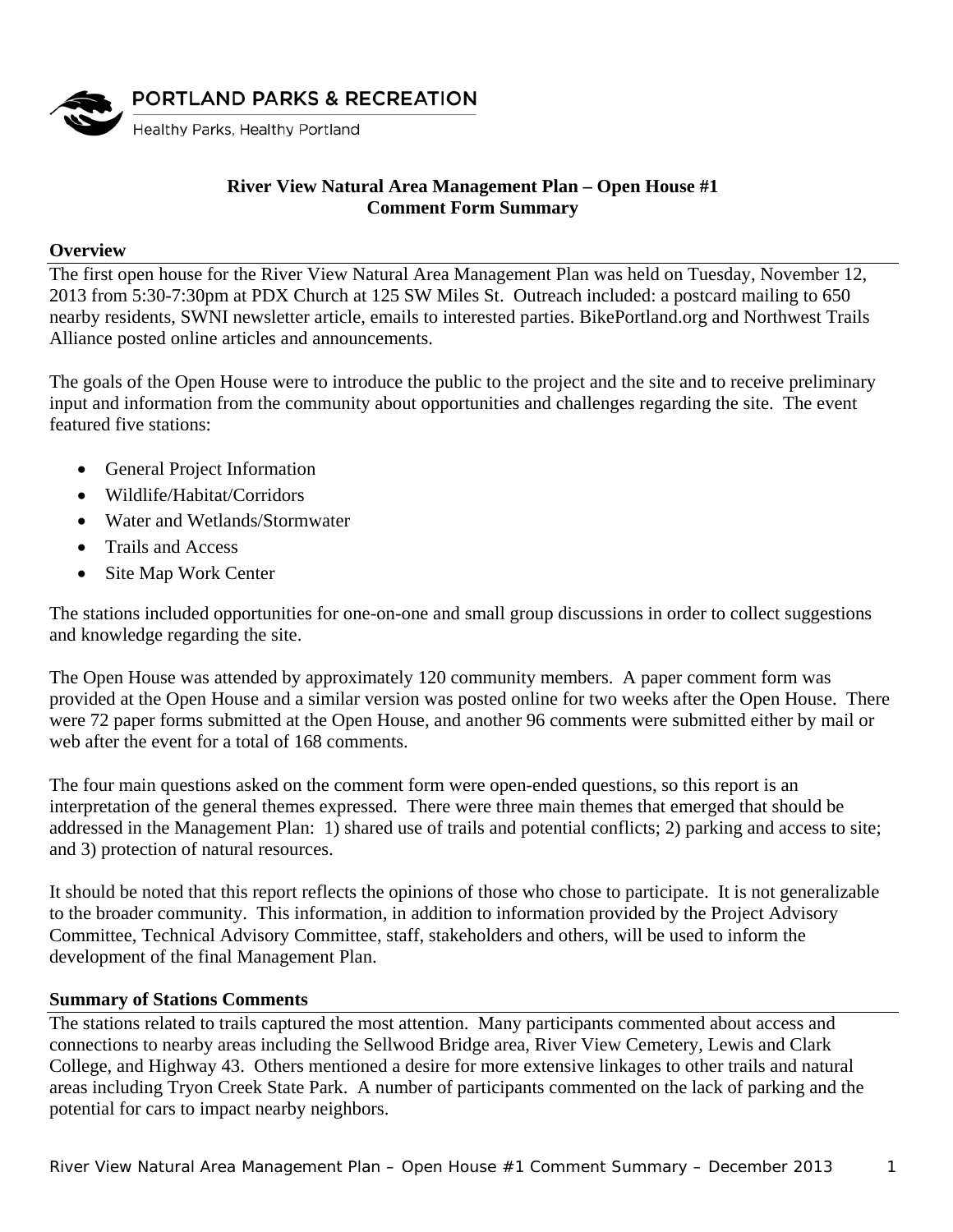Discussions about trail opportunities brought a wide variety of comments regarding trail style, slope, difficulty level, and safety. Some participants suggested looking at other jurisdictions for examples of trail building and layouts. The desire for users and stakeholders to be collaborators in this project was a frequently repeated theme. Bike users noted the need for greater amenities throughout the system, especially facilities appropriate for younger users.

Many participants also expressed a desire for more passive recreation tied into habitat protection and ensuring minimal impact to the park's most sensitive areas. Others environmental concerns expressed included: potential erosion, negative impacts to streams and wetland areas, and disruption of habitat due to hiking and biking.

Regarding management, suggestions included: seasonal management (use limitations or closures during wet seasons), safety in trail design, attention to maintenance, and the need to manage interactions between various user groups.

# **What opportunities do you see for the site?**

The most frequent answers mentioned:

- Mountain-biking  $-74%$
- $\bullet$  Hiking/walking  $-40\%$
- Wildlife habitat/ecosystem protection  $-31\%$
- Stewardship/education/partnerships with Lewis & Clark, River View Cemetery, and others 13%
- Watershed protection/fish habitat/culvert replacement  $-11\%$
- $\bullet$  Birding 10%

**Other responses:** Connection to other parks, forest protection, horse riding, improved trails and safety, low impacts on neighbors and site, overlooks and viewing platforms, parking improvements, picnic site, and skate park or playground. One commenter noted that "bald eagles, Pileated Woodpeckers, and many species of owls and raptors not noted on your inventory are all regularly seen here." Regarding mountain biking, multiple responses mentioned the benefit of having a location close-in that doesn't require driving a car to access, Duthie Hill in Issaquah as a model, having multi-skill level trails, trails that "flow" and having separated biking/hiking trails to reduce conflicts.

# **What constraints or challenges do you see for the site?**

The most frequent answers mentioned:

- $\bullet$  Balancing shared uses / preventing user conflicts 27%
- Traffic and parking  $-27\%$
- Steep slopes  $-24\%$
- Erosion and drainage  $-23\%$
- Wildlife habitat protection/connectivity  $&$  restoration of site 17%
- Access to site  $-14\%$
- Impact of humans on site and neighbors, overuse  $-13\%$
- Safety, trash/camps/parties, fires  $-11\%$
- Streams/watershed protection 11%

**Other responses:** Anti-mountain biker sentiments, mountain bikers behavior, environmental issues and zoning, historic uses and damage, invasive plants/establishing natives, maintenance costs, signage, small hydropower from streams to light trails, small size of site, sustainable trail design, wetland delineation credit to sell to company/entity.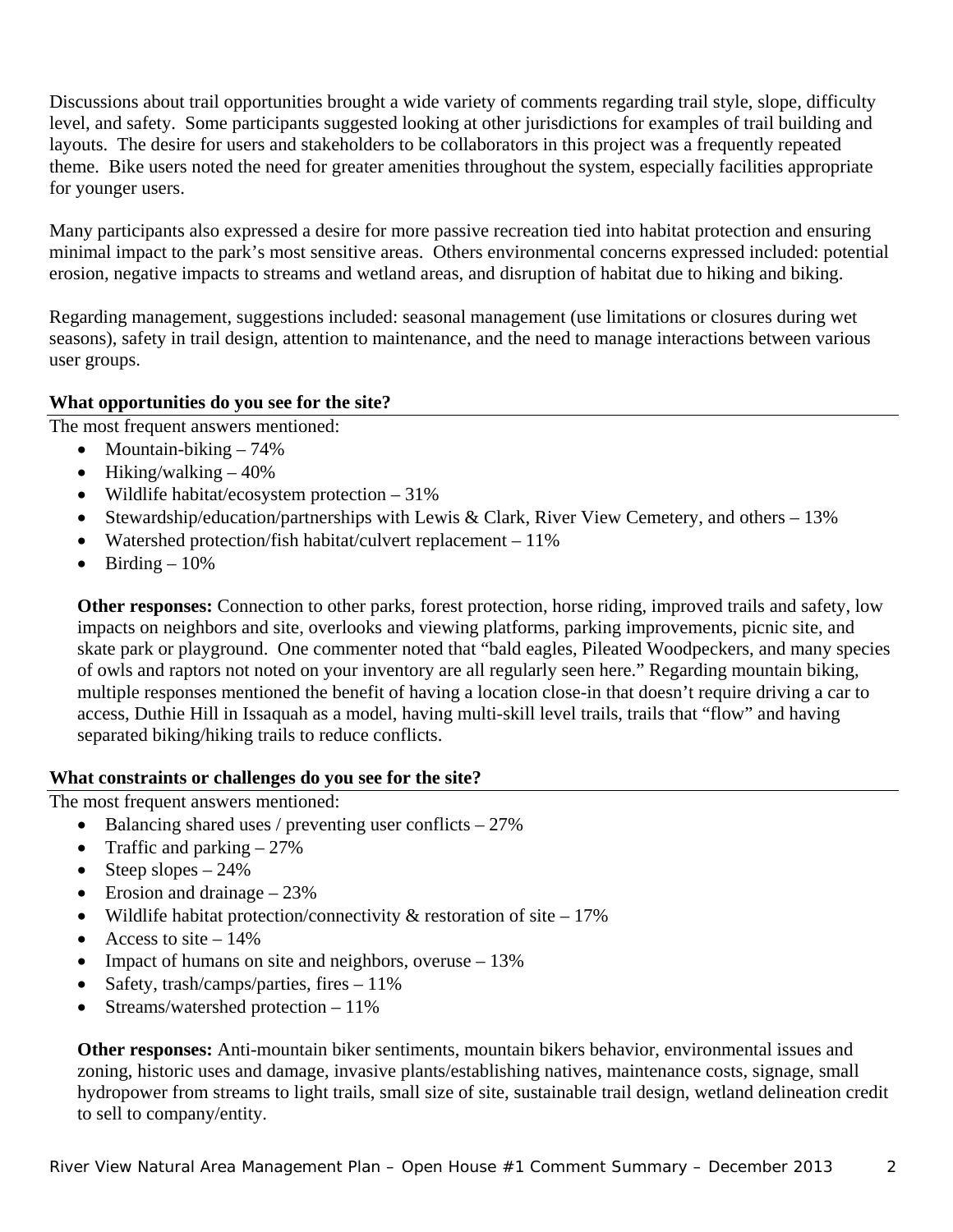Regarding traffic and parking, many responses mentioned issues on SW Palatine Hill Rd. Some park visitors may be parking illegally. When park visitors park on both sides of SW Brugger Rd, it can block access to school buses, mail delivery, fire hydrants, and emergency vehicles. Regarding access, responses specified that access from Highway 43/Macadam is difficult (especially for cyclists or pedestrians). Responses also noted that most of the neighborhood surrounding the site is lacking sidewalks and bike lanes.

## **What did you learn at the Open House (or from the Open House materials posted online)?**

The most frequent answers question mentioned:

- Cyclists have enthusiasm  $-14\%$
- Slope, soils, grade issues, topography, and trail conditions  $-13\%$
- About site's wildlife, habitat, flora/fauna 10%
- Planning effort and timeline 9%
- A lot, good or general info, maps  $-9\%$
- Didn't attend Open House  $-8\%$
- Number and location of streams and wetlands  $-7\%$

**Other responses:** Access or parking may be difficult; city has new natural area, conflicting ideas, easement, and history of site, invasive plants, and long way to go.

#### **Any other comments?**

The most frequent answers to this open-ended question mentioned:

- Expressed support for mountain biking  $-32\%$
- NWTA and other mountain biking groups will help  $-9\%$
- Protect the site (habitat, watersheds)  $-7\%$
- Traffic, parking, access issues  $-6\%$
- Consider separated trails to reduce conflicts  $-6\%$
- Site is asset to the neighborhood, drew me to live here  $-6\%$
- Site can be accessed without having to drive  $-5\%$
- No mountain biking  $-4\%$
- Use science, acquisition rationale, and easement to guide development 4%
- Safety  $-4\%$

**Other responses:** Don't let us love it to death, don't make site only for mountain biking, improve connections to the Willamette River, opportunity to partner with Lewis & Clark, Sandy Ridge trails, restoration work so far is great

## **How did you hear about this event?**

- Northwest Trails Alliance  $-28\%$
- $\bullet$  Bike Portland 19%
- Collins View Neighborhood Association 10%
- PP&R email  $-8\%$
- Friend/neighbor/co-worker- 7%
- PP&R postcard  $-5\%$
- PP&R website  $-3\%$
- Other: IMBA, MTBR, OBRA, Oregon Birding, Oregonian, PP&R/City, SWNI.